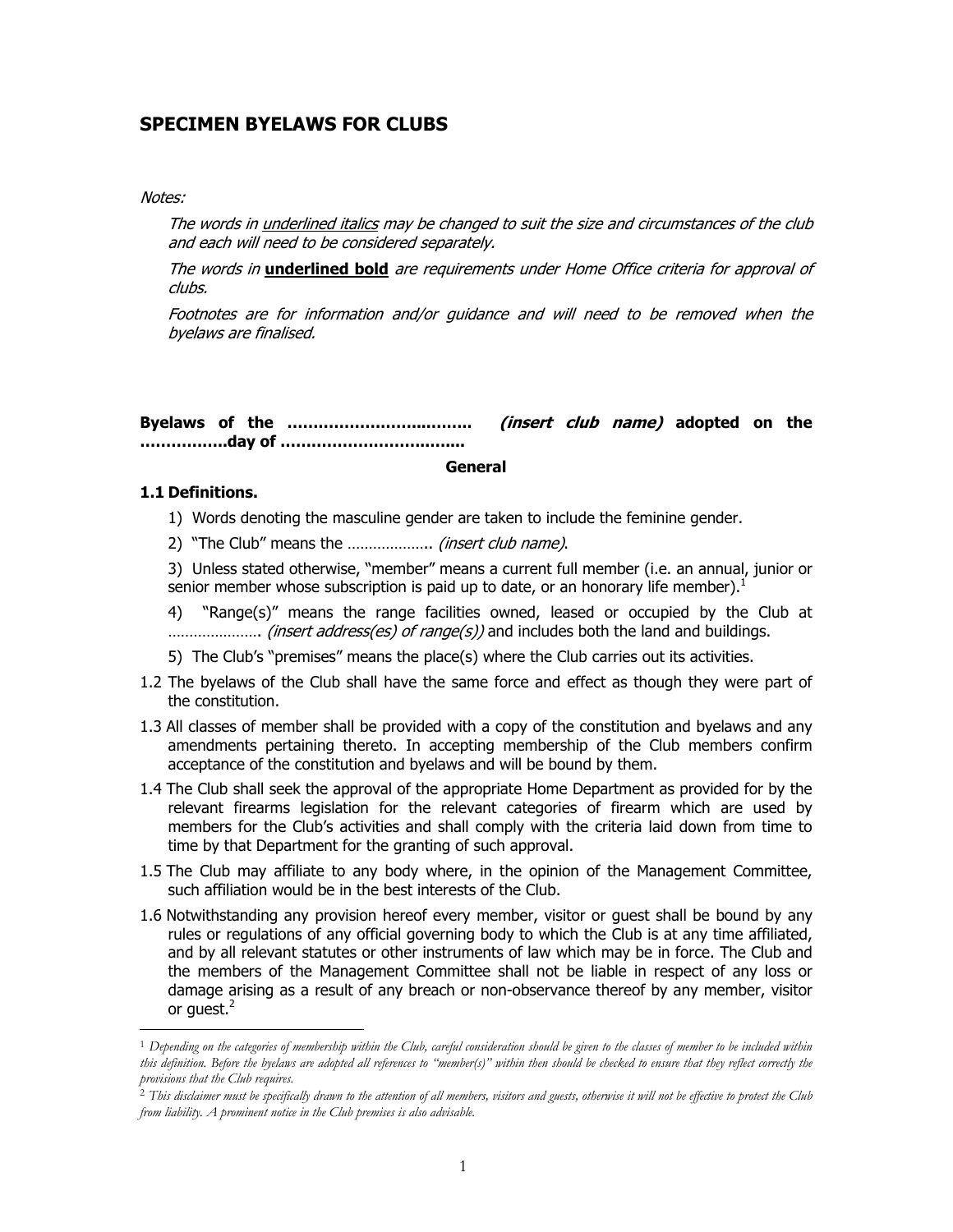#### **Membership**

- 2.1. Membership subscriptions are due on *1st January* annually.
- 2.2. Annual subscriptions<sup>3</sup> for all classes of members (except honorary life members) and joining  $fees<sup>4</sup>$  shall be fixed by the members at the annual general meeting.
- 2.3 The classes of membership within the Club are:
	- 1) Probationary member
	- 2) Annual member
	- 3) Junior member
	- 4) Senior member
	- 5) Honorary life member
	- 6) Associate member
	- 7) Social member

 $\overline{a}$ 

 Annual, junior, senior and honorary life members are full members of the Club and are entitled to vote at annual and extraordinary general meetings. Probationary, associate and social members are not entitled to vote.

- 2.4 All applications or recommendations for any class of membership of the Club must be made to the Secretary, who shall be responsible for taking the steps necessary to process them.
- 2.5 Upon receipt of an application for election to any class of membership the Secretary shall circulate the application to the members of the Management Committee for their approval.<sup>5</sup> If the prospective member intends to use firearms of a category for which the Club is approved by the Home Office, **the Police Liaison Officer shall inform the police of receipt of the application and of the outcome of the application**.
- 2.6 On a vote on any application for membership a simple majority of those present and eligible to vote shall constitute acceptance.
- 2.7 Upon acceptance of his application the applicant is liable to pay the annual subscription appropriate to the class of membership to which he has been elected.
- 2.8 Upon payment of the relevant subscription the Secretary shall *issue a membership card and* enter the applicant's name in the Register of Members of the Club. The period of membership shall begin from the date of such entry in the Register.
- 2.9 Any member of any class who fails to pay any relevant subscription by 31st March will automatically cease to be a member of the Club with effect from that date.
- 2.10 The Management Committee has an absolute discretion to allow a person whose membership has lapsed as a result of non-payment of subscription to be reinstated upon payment of the relevant subscription and of any other sums which may be due and owing to the Club by the person concerned. The Management Committee may require a person whose membership has lapsed to re-apply for membership.
- 2.11 Any member whose membership is terminated voluntarily or under Clause 8.12 of these byelaws shall not be entitled to any refund of membership subscription or other charges which may have been paid, and will remain liable for any subscription, fees or charges which may at the date of termination be due and owing to the Club.

<sup>5</sup> *If the Management Committee does not meet very frequently the Club may choose to set up a Membership sub-committee of, say, 3 members of the Management Committee who can meet, at short notice if necessary, to deal with applications. The power to do this is conferred by Clause 10.6 of the Specimen Constitution.* 

<sup>3</sup> *Clubs may wish to provide for those joining the Club part-way through the year to pay only an appropriate proportion of the relevant annual subscription.* 

<sup>4</sup> *It is suggested that joining fees be fixed at 50% of the annual subscription for the class of membership which the applicant seeks to join.*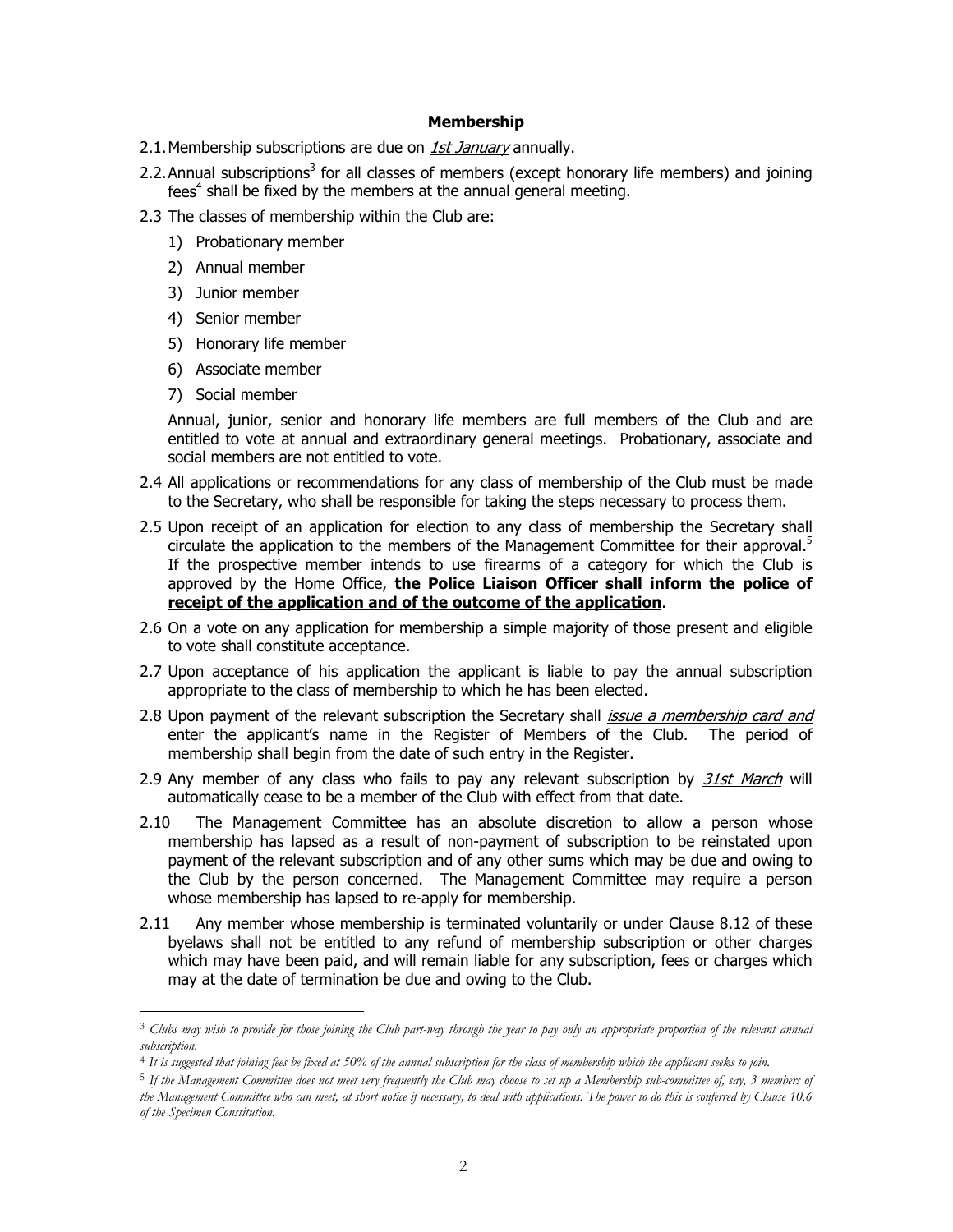2.12 Any member shall immediately notify the Secretary if his authority or suitability to own, use or be in possession of any firearm or ammunition is or may be affected by any event or change in his circumstances.

### **2.13 Probationary Membership**

1) A probationary member is a person whose application for probationary membership of the Club has been accepted by the Management Committee and who has paid the relevant joining fee.

2) An applicant for probationary membership shall complete a membership application form.

3) **The applicant shall be sponsored by an existing current full member of the Club** who must sign the application form.<sup>6</sup>

4) If the applicant is not personally known to the sponsor, the applicant must provide the names and addresses of two referees who have known him for not less than *five* years.

5) The completed application form, and details of referees if necessary, must be handed to the Secretary, together with the relevant joining fee.

6) If the applicant is not known to the sponsor, the Secretary shall take up the applicant's references before submitting the application to the Management Committee.

7) If the application is rejected by the Management Committee the joining fee will be returned to the applicant.

8) Once his application has been accepted by the Management Committee, and he has completed a course of instruction in accordance with clause 5.9, **a probationary member may shoot on the Club's range(s) under the supervision of a full member** who holds a firearm certificate.

9) After serving not less than **three months** as a probationary member, during which he has shot on the Club's ranges on not less than six occasions, application may be made for full membership.

10) The Management Committee has an absolute discretion to extend the probationary period for any or all probationary members, and to impose such conditions as it deems fit on any or all probationary members.**<sup>7</sup>**

### **2.14 Annual Membership**

 $\overline{a}$ 

1) An annual member is a person who has been elected to annual membership by the Management Committee and who has paid his membership subscription for the current year.

2) Any person who can prove that he is already a full member of another club, and any person who holds a current firearm certificate, may apply to the Management Committee to become a full member of the Club without the need for a period of probationary membership.

3) A person covered by clause 2.14.2 above, or a probationary member who has completed his probationary period shall apply in writing for election to annual membership.<sup>8</sup>

4) All applicants for annual membership must be sponsored by not less than two members of the Management Committee, who shall counter-sign the application as proposer and seconder.<sup>9</sup>

<sup>6</sup> *A sponsor must be a full member of the Club to comply with Home Office Approval criteria. However, members should be reminded that if they sponsor an applicant they may be taken to be vouching for the applicant's good character and his suitability for membership of a shooting club.* 

<sup>7</sup> *It is recommended that extension of the probationary period be considered in the case of a probationary member who has not attended the Club on sufficient occasions during his probationary period.* 

<sup>8</sup> *Clubs may prefer to have a system whereby a probationary member is automatically considered for election to full membership on completion of his probationary period, and does not need to make any further application.*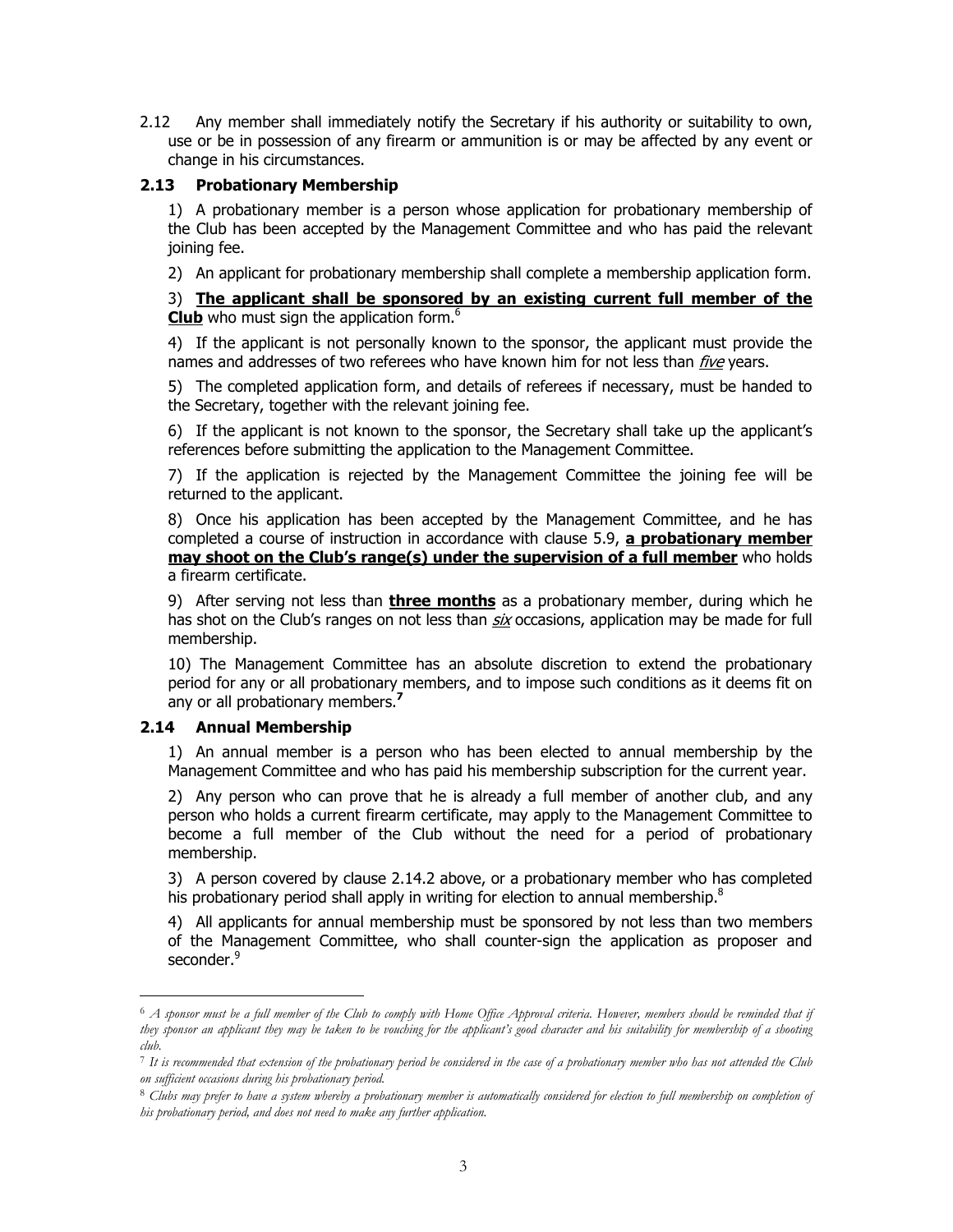5) Upon receipt of an application from a probationary member the Secretary shall obtain from the member(s) who have supervised the applicant during his probationary period a report on his safety record and progress, to lay before the Management Committee with the application.

6) In considering an application by a probationary member the Management Committee shall have regard to whether, in the opinion of those supervising him, the applicant has a satisfactory safety record and has made adequate progress during his probationary period.

7) Upon election to annual membership a former probationary member shall be required to pay the balance of the annual membership subscription after deduction of the joining fee already paid.

### **2.15 Junior Membership**

1) A junior member is a person who has not attained the age of  $21$  years at the start of the Club's current financial year, and who has been elected to annual membership by the Management Committee and has paid his membership subscription for the current year.

2) Where an applicant for probationary or annual membership is under the age of 16 years his application must be counter-signed by a parent or guardian.

### **2.16 Senior Membership**

A senior member is an annual member who has attained the age of  $65$  years at the start of the Club's current financial year, and who has been elected to annual membership by the Management Committee and has paid his membership subscription for the current year.

### **2.17 Honorary Life Membership**

1) An honorary life member is a person who has been elected to such membership by a motion supported by not less than *two-thirds* of the members present and voting at an annual general meeting, in recog-nition of that person's outstanding service to the Club or to the sport.

2) Honorary life members shall not be required to pay any member-ship subscription  $or$ range fees.

### **2.18 Associate Membership**

1) An associate member is a person whose application for associate membership has been accepted by the Management Committee.

2) Associate membership is available to persons who are full members of another club. It confers the right to use the Club's range(s) and facilities upon payment of the appropriate range fees.

3) The application procedure is the same as that laid down for annual members under clause 2.14.

## **2.19 Social Membership<sup>10</sup>**

1) A social member is a person whose application for social membership has been accepted by the Management Committee.

2) A social member shall not have access to Section 1 firearms or to rimfire ammunition on the Club's premises.

3) An applicant for social membership shall complete the relevant sections of a membership application form.

 <sup>9</sup> *See footnote to clause 2.13.3 regarding sponsors.* 

<sup>10</sup> *Social membership is available to persons who, typically, assist with the social functions of the Club or enjoy the social aspects of its activities.*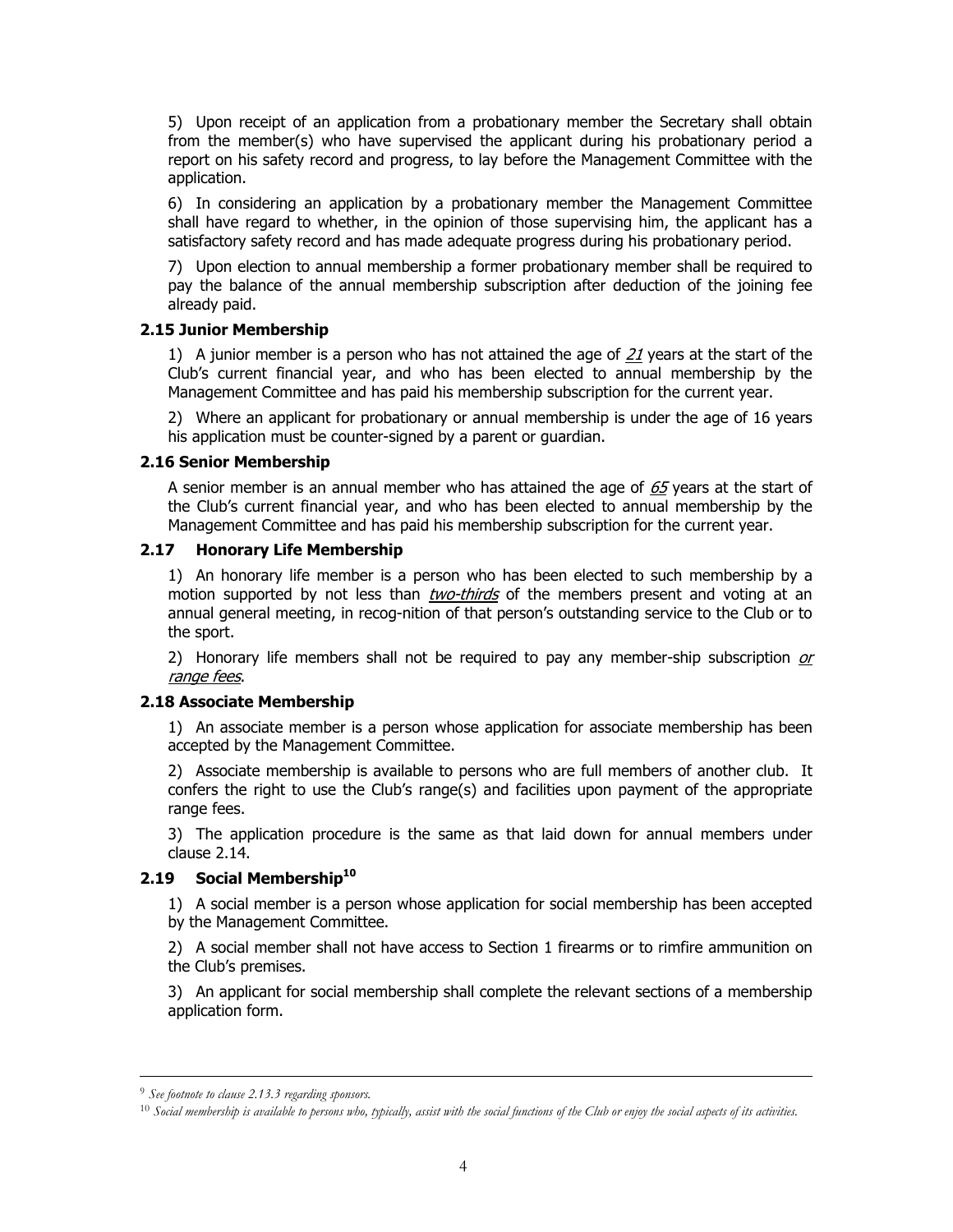4) If the applicant is known to an existing current full member of the Club that member may act as the applicant's sponsor, in which case he must sign the application form as the  $proposer.<sup>11</sup>$ 

5) If no sponsor is available within the Club, the applicant must provide the name and address of a referee who has known him for not less than five years.

6) The completed application form, and details of the referee if necessary, must be handed to the Secretary.

7) If the applicant is not sponsored by a member, the Secretary shall take up his reference before submitting the applic-ation to the Management Committee.

### **Administration of the Club**

- **3**.1 The President and Vice-Presidents shall not be ex officio members of the Management Committee but are free to stand for election to that Committee.
- 3.2 All correspondence for the Club shall be handed to the Secretary. No member except the Secretary may enter into or answer any correspondence on behalf of the Club without the express authority of the Chairman, the Secretary or the Management Committee.
- 3.3 In the event of any dispute over voting rights the Secretary or in his absence the Chairman of the meeting, shall determine who is entitled to vote at any Committee meeting, annual general meeting or extraordinary general meeting.
- 3.4 A register of all members past and present shall be kept by the Secretary and may be inspected by any member, subject to giving reasonable written notice to the Secretary.
- 3.5 The Treasurer shall maintain the general accounts and ledger books of the Club and shall receive all monies paid by, or given to any member which is for the benefit of the Club.
- 3.6 Any member receiving any money on behalf of the Club must as soon as possible pass the same to the Treasurer.
- 3.7 The Club's financial year end date shall be 30th December.
- 3.8 Any member standing for election as an officer of the Club or member of the Committee must be proposed by two members and must give to the Secretary not less than two days before the relevant meeting his consent to stand for election.
- 3.9 Any member who is unable to attend an annual or extraordinary general meeting shall be entitled to lodge a proxy vote with the Chairman of the meeting provided that the proxy is confirmed in writing to the Secretary at least two days prior to the date of the relevant meeting.
- 3.10 The business of the annual general meeting shall be:-
	- 1) Apologies for absence.
	- 2) Approval of the minutes of the last annual general meeting.
	- 3) Matters Arising from those Minutes.
	- 4) General reports covering the preceding year and the present state of the Club and its members.
	- 5) Presentation and acceptance of the accounts for the preceding financial year.
	- 6) Appointment of auditors.
	- 7) Fixing membership subscriptions, joining fees, range fees and visitors' fees for the coming year.
	- 8) Election or re-election of President.

 $\overline{a}$ 

<sup>11</sup> *See footnote to clause 2.13.3 regarding sponsors.*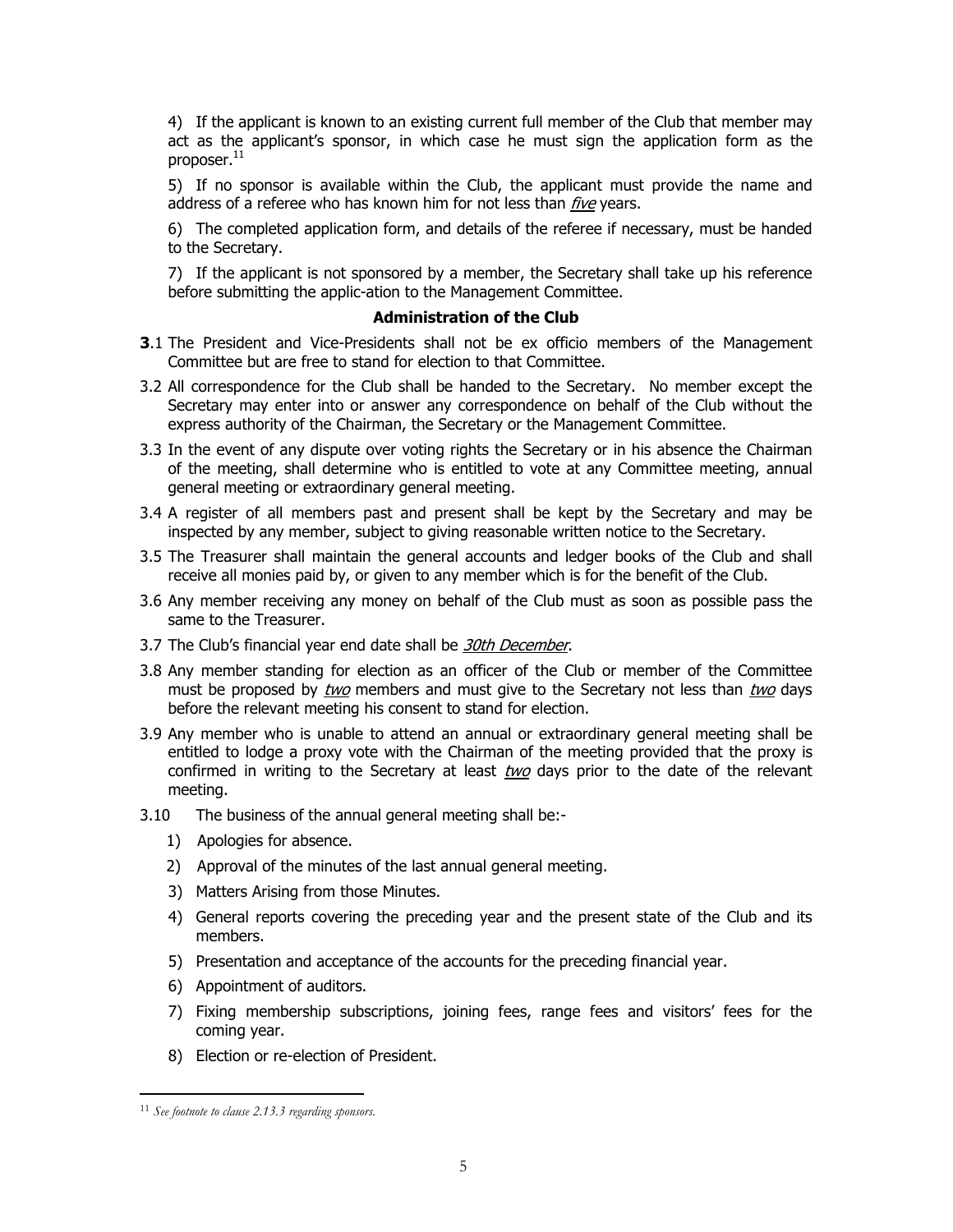- 9) Election or re-election of Vice-Presidents.<sup>12</sup>
- 10) Election of Chairman.
- 11) Election of Secretary.
- 12) Election of Treasurer.
- 13) Appointment of Club Captain.<sup>13</sup>
- 14) Election of Management Committee Members.
- 15) Consideration of any recommendations by the outgoing Management Committee for changes to the constitution.
- 16) Consideration of any item(s) of business notified in writing to the Secretary by any member not later than *four weeks* before the date of the annual general meeting. Before any such item is placed on the agenda for discussion it must be proposed as an item for inclusion on the agenda for the annual general meeting by at least two members of the Club.
- 17) Any other business at the sole discretion of the Chairman of the meeting. Any matter discussed under "any other business" may only be for consideration or recommendation and must be ratified at a future meeting of the new Management Committee, or (where necessary) at a future annual general meeting or extraordinary general meeting.
- 3.11 Any full member of not less than *nine months* standing may stand for election to the Management Committee, or as an officer of the Club, if proposed and seconded by at least two other members at an annual or extraordinary general meeting.
- 3.12 A member of the Management Committee may be removed from office by a motion supported by at least two-thirds of those present and voting at an extraordinary general meeting.

#### **Management Committee**

- **4.1** The Secretary shall give to all Committee members at least 14 days' notice of each meeting of the Management Committee, such notice to be in writing.
- 4.2. The Secretary shall agree the agenda of each Management Committee meeting with the Chairman not less than  $14$  days prior to the meeting. The agenda for the meeting shall be distributed to the members of the Committee not less than  $Z$  days before the meeting.
- 4.3 The business at Management Committee meetings shall be:-
	- 1) Apologies for absence.

 $\overline{a}$ 

- 2) Approval of the minutes of the last meeting.
- 3) Matters arising from those minutes.
- 4) Specific items placed on the agenda for consideration, recommendation or ratification.
- 5) Consideration of applications for membership.
- 6) Recommendation for the annual general meeting of membership fees for the coming year (Autumn Meeting).
- 7) Any other business at the discretion of the Chairman of the meeting.

 Any matter discussed under "any other business" may only be for consideration or recommendation and must be ratified at a future Management Committee meeting or at a general meeting.

<sup>12</sup> *If Vice-Presidents are to be elected for life as an honour bestowed by the Club, delete reference to re-election (see clause 9.6).* 

<sup>13</sup> *The Club may consider it necessary to have other post-holders, e.g. Assistant Secretary, Vice Captain, etc.*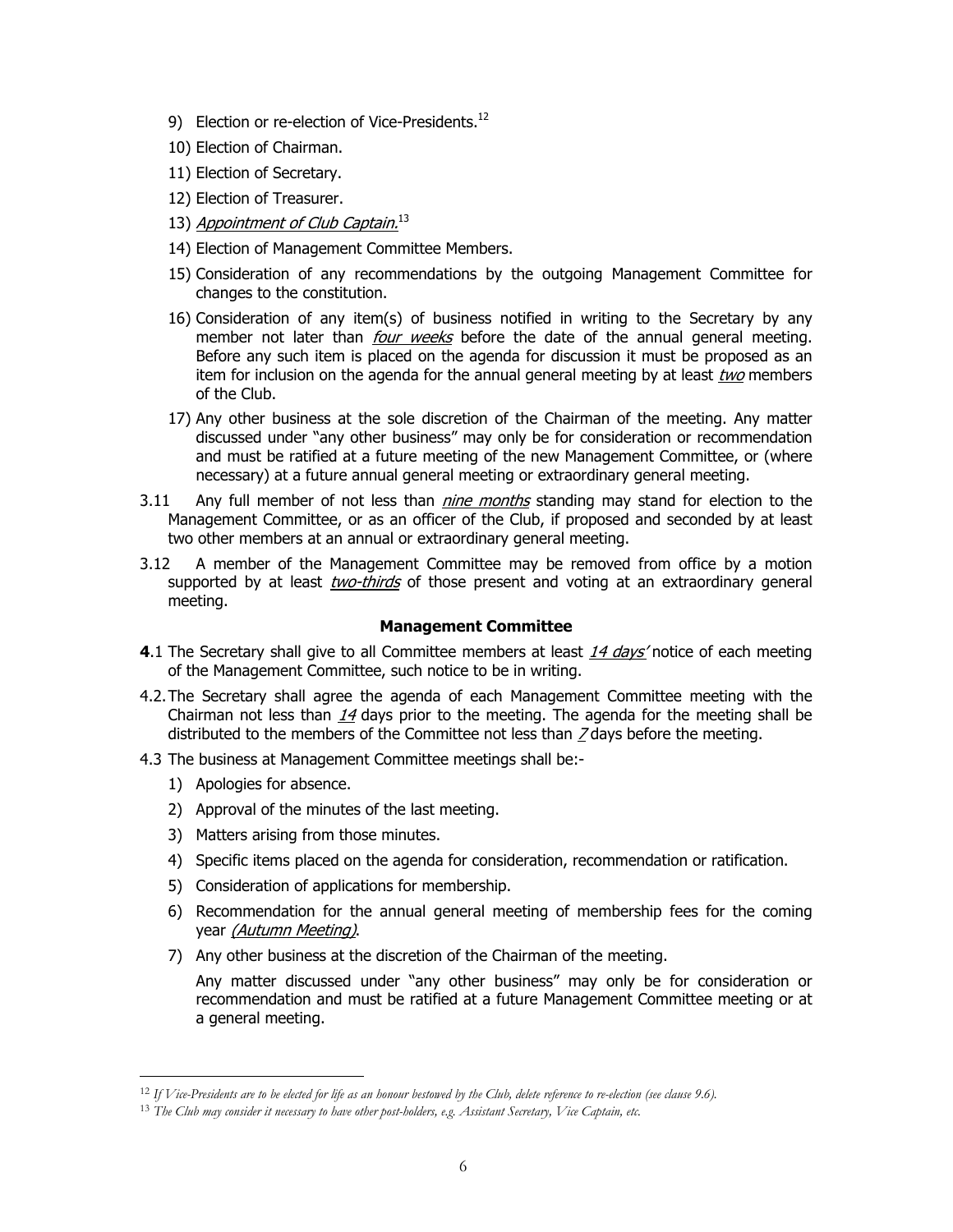- 4.4 Any member may address a meeting of the Management Committee in person upon written application to the Secretary. The Committee shall hear the member at its next meeting provided that the application is received by the Secretary at least  $14$  days prior to that meeting.
- 4.5 Any member may make written representations to the Management Committee upon any matter relevant to the management of the Club. Such representations shall be addressed to the Secretary who will place them before the Management Committee at its next meeting. Such representations must be received by the Secretary at least 14 days prior to the meeting at which they are to be considered.
- 4.6 The Management Committee may incur liabilities and pay any accounts on behalf of the Club.
- 4.7 The members of the Committee are hereby indemnified by the Club in respect of:
	- 1) any liability reasonably and properly incurred by them on behalf of the Club; and

 2) all claims which may be made against them as a result of any death, injury, disability or damage to property arising from the Club's activities on the Club's property or on any other property or elsewhere, claims brought under Occupiers' Liability legislation and claims in nuisance.

- 4.8 The Management Committee shall ensure that the Club has the benefit of appropriate and adequate insurance in respect of all relevant risks.<sup>14</sup>
- 4.9 The Management Committee may recommend by way of a resolution for consideration and ratification at an annual general meeting, or at an extraordinary general meeting called for that specific purpose, changes to membership fees, range fees, any other Club charges levied upon its members or upon other users of its facilities.
- 4.10 Applications for membership shall be placed before the Management Comm-ittee whose decision to approve, reject or defer any such application shall be final.
- 4.11 Any Management Committee member who is unable to attend a Committee meeting shall be entitled to lodge a proxy vote with the Chairman so long as the proxy is confirmed in writing to the Secretary at least two days prior to the date of the relevant meeting.
- 4.12 In accordance with clause 10.5 of the constitution, subject to ratification by the Club in annual general meeting, the Management Committee may add, amend or delete any clause contained within these byelaws. Any such change must be supported by at least two-thirds of the members of the Management Committee. Any proposal for such addition, amendment or deletion shall be published to the Club membership by a notice displayed at the Club premises for not less than *four weeks* immediately preceding the date of the meeting at which the proposal will be considered.
- 4.13 All members shall be deemed to have been notified of any addition to, amendment of or deletion from these byelaws, or of any other matter over which the Management Committee has jurisdiction once a written notice thereof, signed by the Chairman or in his absence by the Secretary is displayed at the Club's premises.

#### **Conduct of Club Activities**

5.1 Only *airguns and .22 calibre rimfire rifles* may be fired on the appropriate ranges.

 $\overline{a}$ 

- 5.2 All members shall notify the Secretary of any material circumstance arising, including revocation of his firearm certificate, which may affect his suitability to be in possession of firearms and/or ammunition .
- 5.3 All persons on any part of the Club's .22 ranges when firing is in progress must use an adequately effective hearing protection device.<sup>15</sup>

<sup>14</sup> *This should include public liability insurance. For added protection the Club may choose to insist on individuals using its facilities having adequate insurance cover.*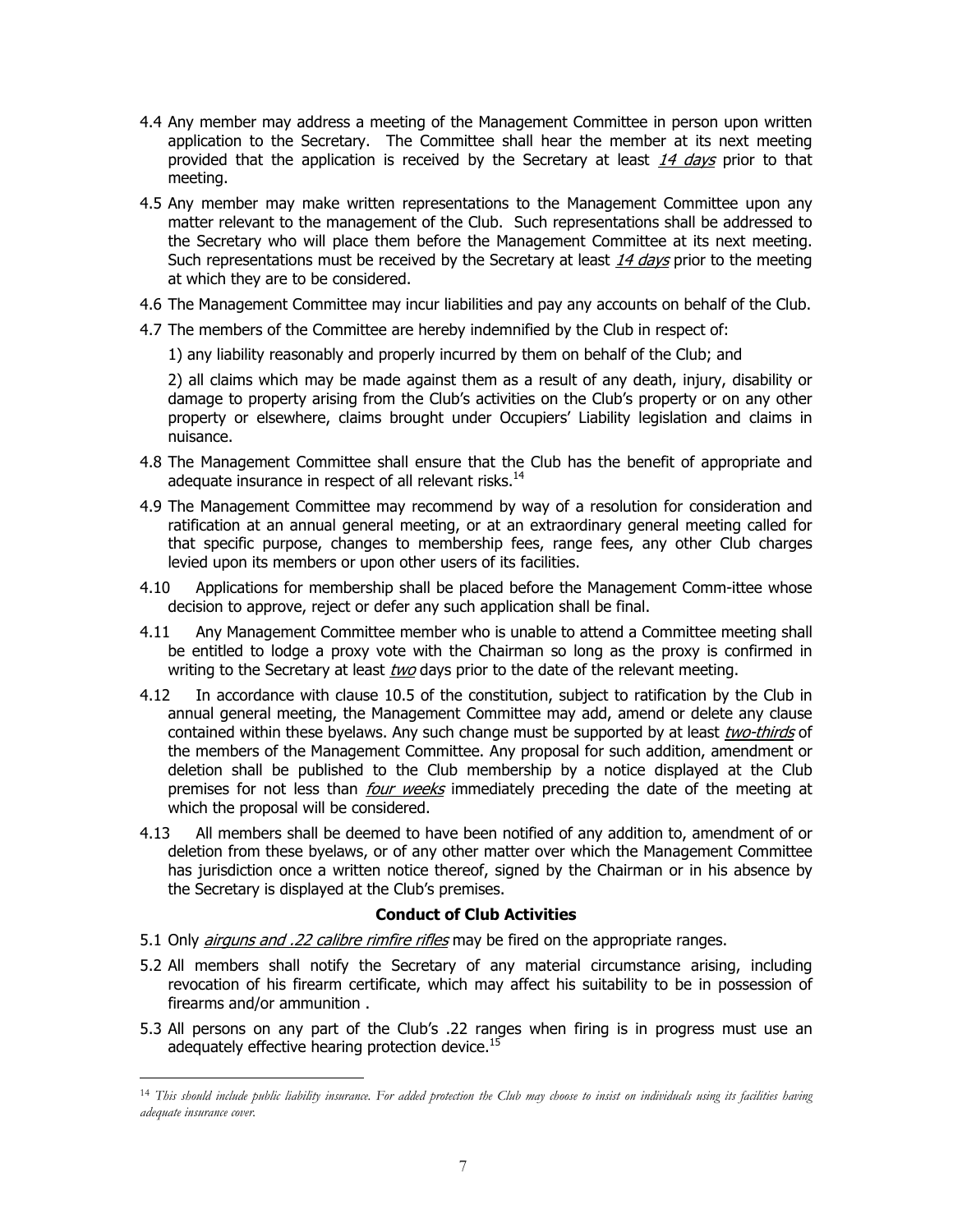- 5.4 The Secretary may request any suitably qualified member of the Club to act as a Range Officer. The Management Committee may override the Secretary's selection of Range Officers.
- 5.5 One or more range logbooks shall be kept at the Club's premises for the purposes of recording:

1) the names and periods of duty of the Range Officers supervising shooting on the Club's ranges;

- 2) the names of all persons shooting on the Club's range(s);
- 3) any infringement of the Club's Safety Rules;
- 4) all sales of ammunition and other goods to persons using the Club's facilities;
- 5) any other information which the Management Committee may require.
- 5.6 **All members must sign the range logbook giving details of the firearms used and the competitions in which they took part** and pay the appropriate range fee **on every occasion when they shoot on the Club's range(s)**.
- 5.7 All visitors and guests must sign the range logbook and pay the visitor's fee and range fee if they shoot on the Club's range(s).
- 5.8 Members shall have access to all parts of the Club's range(s), subject to the provisions of these byelaws, to any instructions given by the Range Officer, and to any notice posted by the Management Committee.
- 5.9 **A probationary member must undertake a course of instruction in the safe handling of firearms** before he is permitted to take part in live firing on the Club's range(s).
- 5.10 **A probationary member must be supervised at all times when he is on the Club's range(s) by a full member** who holds a firearm certificate, **a Range Officer or a qualified coach**.
- 5.11 No person under the age of  $15$  years shall have access to the range unless he is at all times under the supervision of a parent or guardian, or of a member appointed by his parent or guardian to supervise him.
- 5.12 A person who becomes a member solely for the purpose of participating in airgun disciplines shall not have access to Section 1 firearms or to rimfire ammunition on the Club's premises. If such a member wishes to participate in a small-bore discipline he must be subject to the same supervision as is required for a probationary member for a period of not less than **three months**.
- 5.13 Social members shall not have access to Section 1 firearms or ammunition on the Club's premises.
- 5.14 Details shall last approximately 30 minutes for 20-shot cards and 15 minutes for 10-shot cards, or less when there are other members waiting to shoot. This byelaw shall not apply during a competition, or if the Range Officer directs otherwise.
- 5.15 All members, visitors and guests using the club's ranges are to conduct themselves in a dignified manner on the range and show due courtesy to other users of the range.
- 5.16 Every shooter shall ensure that he leaves the firing point is clean and tidy when he has finished shooting, and that his spent cartridges are placed in the bins provided. This applies even if the firing point was not left clean and tidy by the previous user.

 <sup>15</sup> *Clubs are reminded that if a hearing protection rule is not imposed they may be held liable if those using their ranges suffer hearing damage. Juniors are particularly vulnerable and special care should be taken to ensure they are protected. It is prudent for Clubs to display a prominent notice drawing attention to the rule and disclaiming liability for any damage if range users choose to disobey it.*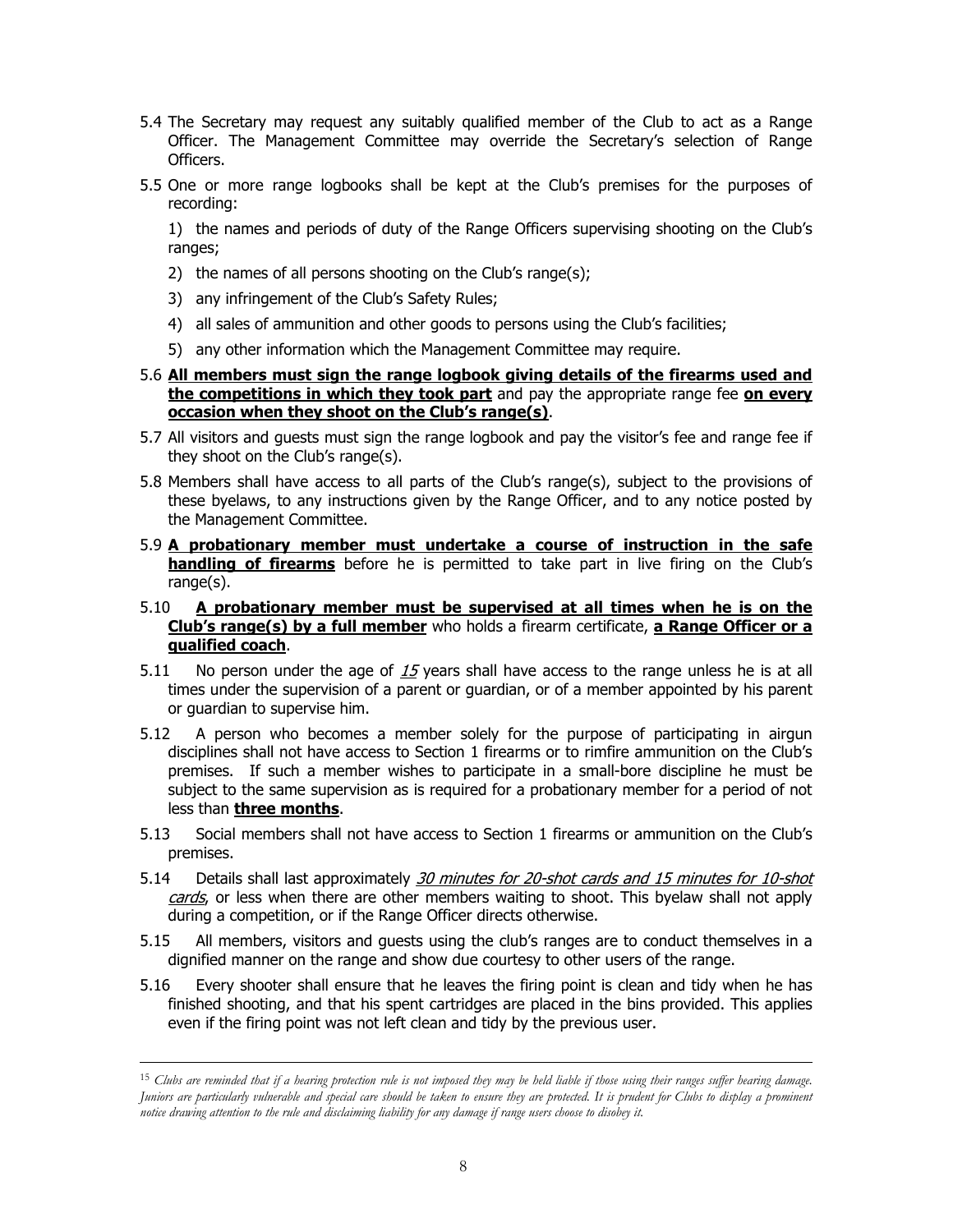- 5.17 Conversation in the firing point area shall be conducted in a quiet and subdued manner which does not distract shooters on the firing point.
- 5.18 No animal shall be allowed on to any part of the Club's premises unless it is at all times under the control of its owner.
- 5.19 The Range Officer on duty, or any member of the Management Committee may insist upon the immediate removal from any part of the Club's premises of any child or animal that is causing a disturbance which may distract shooters on the firing point.

#### **Safety**

- 6.1 The Club has adopted the Standard Safety Rules issued by the NSRA, subject to amendments necessary to reflect the particular circumstances of the Club.
- 6.2 The Safety Rules shall be displayed on the Club noticeboard, and at each of the Club's ranges, at all times when the Club's facilities are in use.
- 6.3. Every person using the Club's facilities must at all times abide by the Safety Rules and the Range Orders specified in the relevant Range Safety Certificate.

### **Range Officers**

- 7.1 The Range Officer on duty is authorised to act as the Management Committee's representative on the range when shooting is in progress.
- 7.2. The Range Officer on duty shall ensure that all shooting is conducted in accordance with:
	- 1) the Range Orders and conditions laid down in the range safety certificate,
	- 2) conditions laid down by MOD, TAVRA, or the landlord of the range,
	- 3) the Club's Safety Rules,
	- 4) requirements laid down under "Conduct of Club Activities" in these byelaws.
- 7.3 Range Officers' periods of duty shall be set out in a rota drawn up by the Secretary and posted on the Club's noticeboard, or as decided by any member of the Management Committee who is present.
- 7.4. If a Range Officer is unable to be present on the range during the whole of his duty period he is responsible for arranging for a suitably qualified person to act as Range Officer in his absence.
- 7.5 The Range Officer on duty is responsible for opening the range before shooting begins, and for ensuring that the range is in a safe condition for shooting to take place.
- 7.6 When shooting has finished the Range Officer is responsible for ensuring that the range is secured in accordance with any requirements laid down by the Management Committee.
- 7.7 The Range Officer is entitled to refuse permission for any person to shoot on the ranges if he has reason to believe that they are not in a fit condition to do so.
- 7.8 The Range Officer is entitled to refuse permission for any person to use the ranges outside the range times fixed by the Management Committee.
- 7.9 The Range Officer is responsible for maintaining the range logbook throughout his duty period.
- 7.10 The Range Officer must ensure that any person who has acquired ammunition whilst on the Club premises, and who wishes to remove it from the premises, is authorised to do so under his firearm certificate, and that the ammunition has been entered on the firearm certificate.

#### **Disciplinary Matters**

8.1 It is the responsibility of all members to inform the Management Committee of any conduct on the Club premises by any person, whether or not they are a member of the Club, that is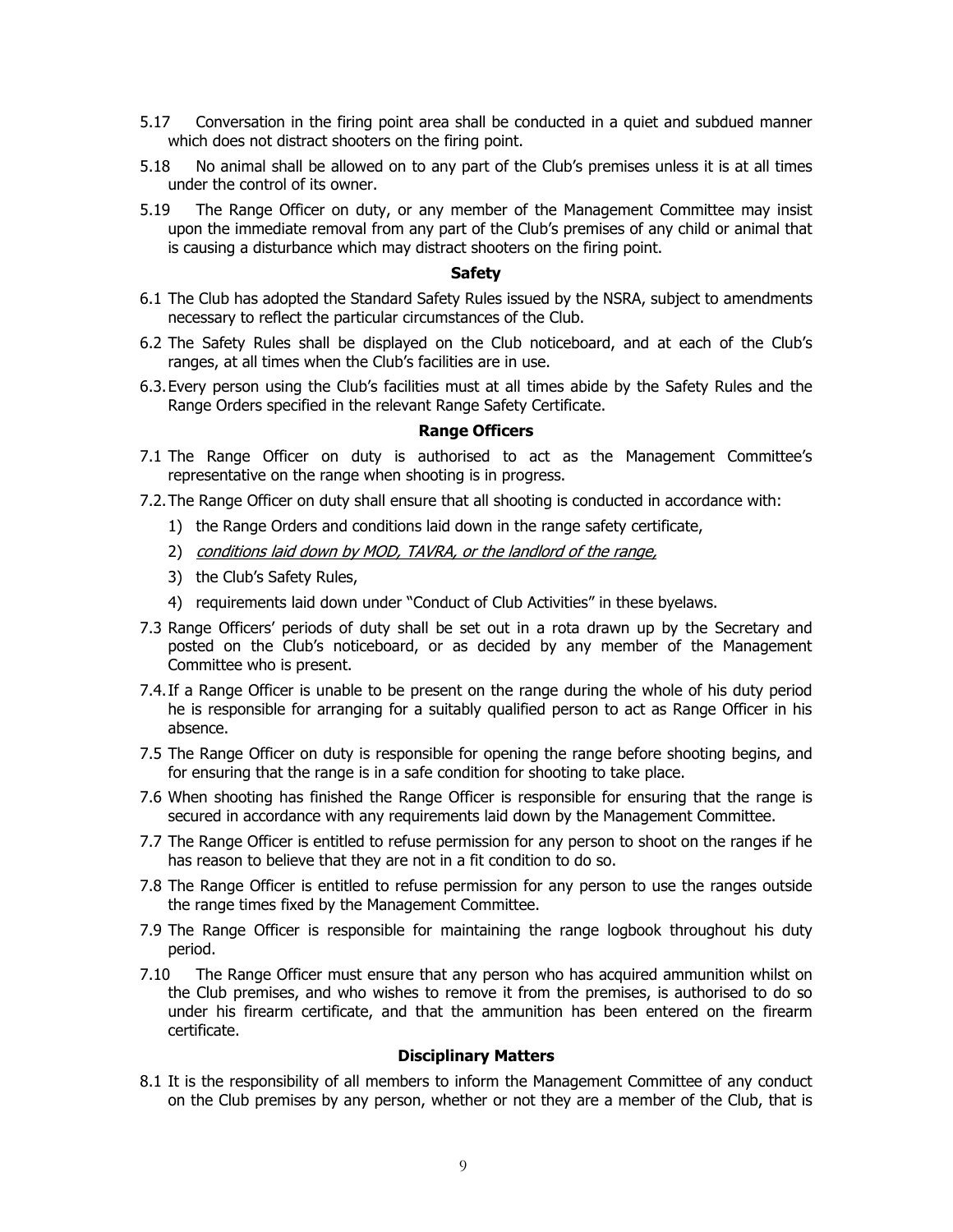illegal, unsafe, dishonest, discreditable, ungentlemanly or contrary to the conditions of the range safety certificate(s).

- 8.2 Such reports must be made to the Secretary, or if he is not available, to the Chairman or Treasurer, at the earliest opportunity.
- 8.3 If the incident is such that the Police Firearms Department should be notified of it, it is the duty of the Secretary (Chairman or Treasurer) to give such notice within 24 hours of receiving the report. This step shall be taken in addition to any disciplinary action against the accused person as provided for below.
- 8.4 The Secretary (Chairman or Treasurer) shall convene a meeting of *three* members of the Management Committee, to sit as a Sub-Committee to consider the matter not later than  $14$ days after notification of the incident.
- 8.5 The Secretary (Chairman or Treasurer) shall in the intervening period obtain statements in writing from both the accused and the accuser, and if necessary from any witness(es), and will lay those statements before the Sub-Committee when it meets.
- 8.6 The Sub-Committee, having examined the evidence, may decide:

1) That there is no case to answer in which case the accuser and accused will be informed by the Secretary that the matter is closed, or

2) That there is a case to answer in which case the matter shall be the subject of a disciplinary hearing.

- 8.7 If there is a case to answer a Disciplinary Committee comprising  $five$  members of the Management Committee shall con-duct the disciplinary hearing within  $28$  days of the meeting held under 8.4 above.
- 8.8 At the disciplinary hearing all parties to the incident may attend in person, and the accused may have with him a friend or advisor. If the accused does not attend he shall be entitled to receive a copy of the record of the hearing within  $Z$  days of it taking place, or within  $\frac{3}{2}$  days of requesting the same, whichever is later.
- 8.9 The Disciplinary Committee will consider all written evidence as well as oral submissions when reaching their decision.
- 8.10 The Disciplinary Committee shall first decide whether the allegation has been proved or not.
- 8.11 If it decides that the allegation has not been proved it shall declare formally that the matter is closed. The accused shall be entitled to ask for notice to that effect to be given to members, and if he does so such notice must be given within  $Z$  days of the decision being made.
- 8.12 If it decides that the allegation has been proved, the Disciplinary Committee may impose one or more of the following penalties:
	- 1) A verbal warning.
	- 2) A written reprimand.
	- 3) Suspension of the right to use the Club's ranges for a fixed period of time.
	- 4) Suspension of the right to use any of the Club's facilities for a fixed period of time.
	- 5) Suspension of all membership rights for a fixed period of time.

6) Immediate termination of membership of the Club, or in the case of a non-member of the right to make use of any of the Club's facilities.

8.13 If it finds that the allegation has been proved the Disciplinary Committee must decide whether the circumstances are such that the matter should be reported to the NSRA or other national governing body, which may consider whether further disciplinary action should be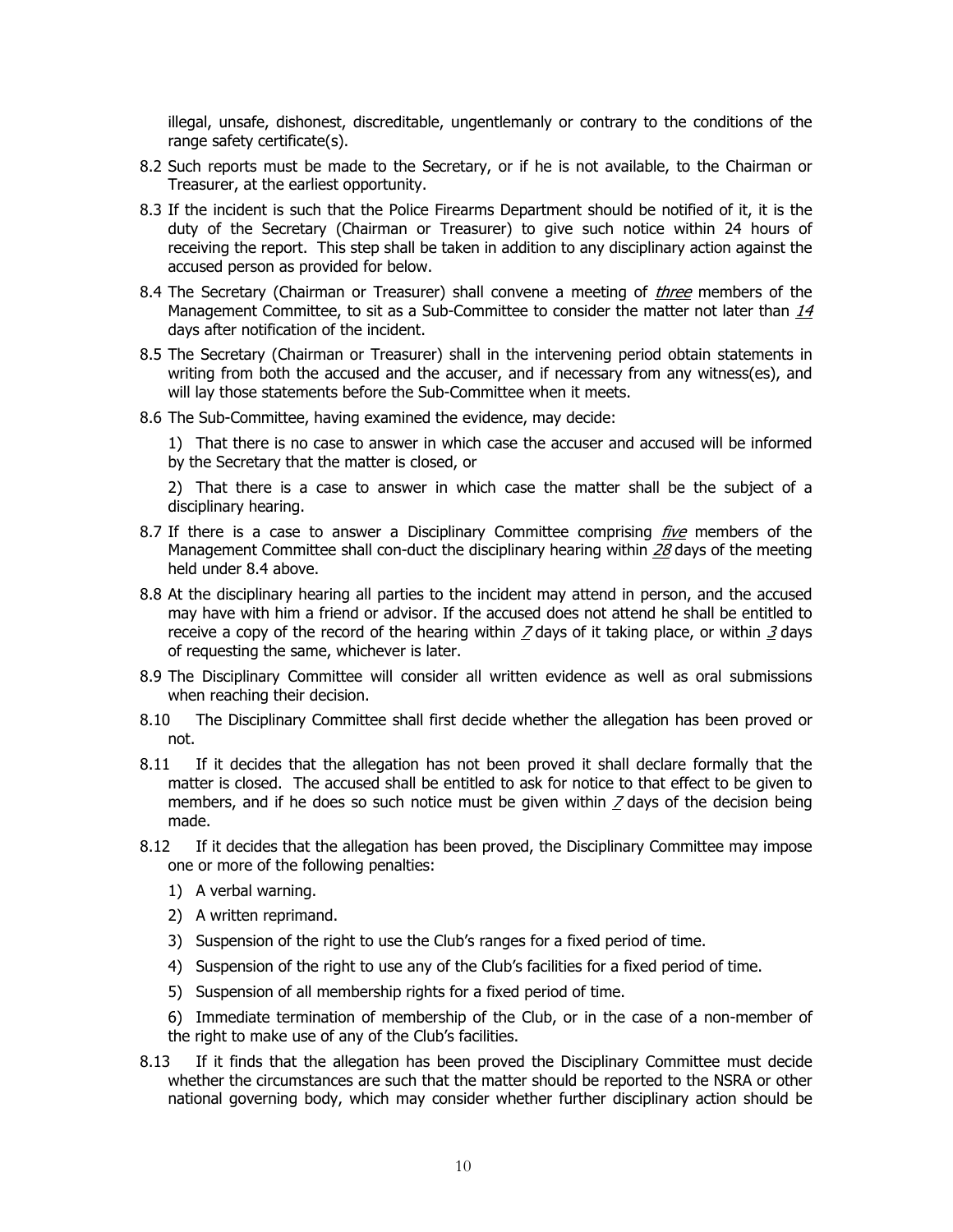taken. If the Disciplinary Committee decides that the matter should be so reported the Secretary shall make the report within 7 days of the Disciplinary Committee's decision.

- 8.14 All proceedings of the Sub-Committee under 8.4 and 8.6 above, and of the Disciplinary Committee, shall be fully minuted, and copies of the minutes shall accompany any report to the NSRA or other national governing body.
- 8.15 Any person who disputes any decision, whether as to liability or penalty, by the Disciplinary Committee may appeal against that decision by serving upon the Secretary within 7 days a notice of appeal.
- 8.16 Upon receipt of such a notice of appeal the Secretary will invoke the procedure set out in the constitution and/or byelaws for the purposes of calling an extraordinary general meeting of the members of the Club to hear the appeal.
- 8.17 The appeal shall take the form of a re-hearing, so the meeting shall not be entitled to enquire into the manner in which the Disciplinary Committee reached its decision.
- 8.18 On the hearing of the appeal by the extraordinary general meeting the provisions of clauses 8.8 to 8.14 inclusive shall apply.
- 8.19 All decisions on disciplinary matters by the initial Sub-Committee, the Disciplinary Committee and the members in extraordinary general meeting shall be reached by means of a vote by those attending and eligible to vote. A simple majority will decide the issue and if necessary the Chairman shall have a second or casting vote.
- 8.20 The person who is the subject of the disciplinary action shall not be entitled to vote on any aspect of the disciplinary action against him.
- 8.21 When any penalty is imposed on a member by a Disciplinary Committee, or at an extraordinary general meeting, or by the NSRA or other national governing body, the Secretary shall post on the Club noticeboard a notice setting out the precise nature and terms of the penalty.
- 8.22 The Management Committee shall report to each annual general meeting any penalty imposed on any person as a result of disciplinary action by the Club or by the NSRA or other national governing body since the last annual general meeting.

### **Definitions & Miscellaneous**

### 9.1 **Guest**

A person who visits the Club's premises at the invitation of the Management Committee and who must be either a member of a **recognised outside organisation or a person who is already known personally to at least one full member of the Club**.

### 9.2 **Guest Day**

An event involving Guest members which is arranged by the Management Committee for the purpose of attracting new members to the sport of target shooting and to the Club. **A maximum of twelve Guest Days may be held in any** calendar **year**. **The Secretary shall give to the Police notice of the Club's intention to hold a Guest Day not less than 48 hours in advance**. On such occasions Guests may only be permitted to **shoot under the personal supervision of a full member**. The Management Committee may require payment of a fee by all Guests attending a Guest Day, such fee to be notified to potential Guests in advance of the event.

## 9.3 **Police Liaison Officer**

A member of the Club who is appointed by the Management Committee to liaise with the Police in order to provide them with such information as they may legitimately require to ensure that the activities of the Club and its members are conducted properly and in accordance with Home Office requirements.